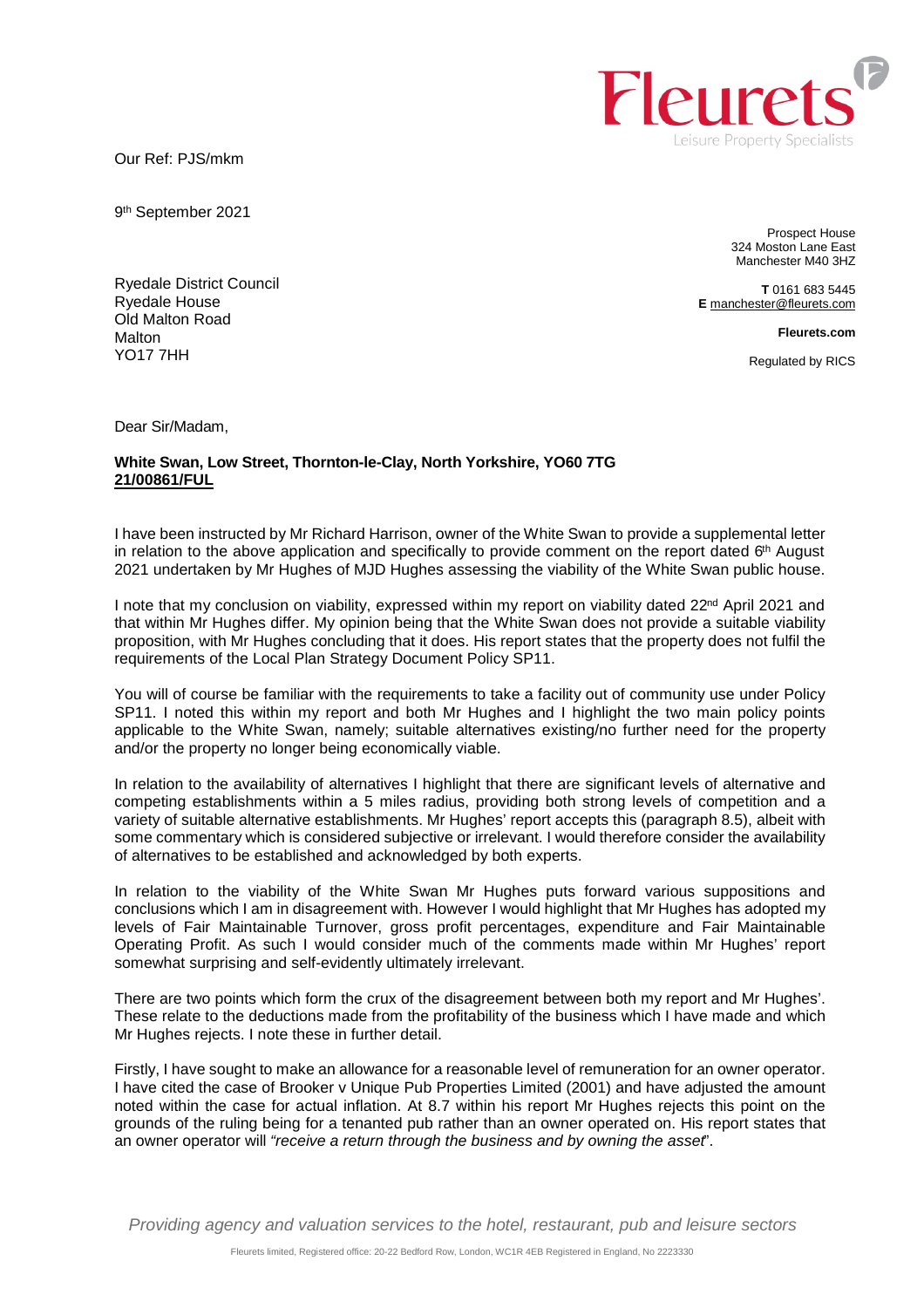\_\_\_\_\_\_\_\_\_\_\_\_\_\_\_\_\_\_\_\_\_\_\_\_\_\_\_\_\_\_\_\_\_\_\_\_\_\_\_\_\_\_\_\_\_\_\_\_\_



I find it egregious that Mr Hughes simultaneously accepts a hypothetical owner will accept a profit through the business, as per a tenant, yet makes no allowance for such a profit. The logic applied within Mr Hughes report would appear to suggest a purchaser would ignore any requirement for a basic level of income by way of profit and instead rely upon the potential appreciation of the property value. Mr Hughes will be aware that the profitability of a public house has a direct bearing on its value. I would further note that the comment regarding the living accommodation would be as applicable to a tenant as to an owner occupier and is therefore misleading.

Secondly, I have made a deduction for the costs of financing of the acquisition of the property which are all rejected by Mr Hughes within his calculations.

I have sought to account for the costs of placing the property is a suitable state for trade and have made an allowance of £50,000 for this. Mr Hughes considers that *"the value of the fixtures, fittings and refurbishment"* are part of the property value. Within his report however he highlights the property is empty and would require refurbishment, and additionally cites the most recent sales particulars, which show a property without inventory.

Again Mr Hughes appears willing to ignore the practical reality which would face a hypothetical purchaser at the date of my report. I would suggest ignoring the cost implications relating to the condition of the property is wholly unrepresentative of how the market would perceive the proposition and is therefore misleading.

Mr Hughes has also disregarded all of the other costs of acquisition a hypothetical purchaser would encounter, on the grounds that a purchaser would be aware of them and would form part of *"each individual's assessment*". I do not consider this to be a sound argument or a train of thought any hypothetical purchaser would employ. Knowledge of the costs would not enable a hypothetical to not pay them.

The rejecting of the finance costs is a significant omission. It is both logical, reasonable and in line with the market to assume that a hypothetical purchaser would seek to finance, to some degree, from a third party and indeed to see a return on their own investment if self-funded.

I am perplexed that no account for funding has been made within Mr Hughes' report. It is instead stated within paragraph 8.14 of the report that such costs *"should form part of any due diligence, and would not apply to any purchaser who undertook a full due diligence assessment, used their own funds to purchase, and bought the property at market value."* 

This statement is deeply flawed. Again Mr Hughes asserts that as costs should form part of a due diligence process they would simply not be taken into account. As noted above, I would consider it wholly logical that a hypothetical purchaser would seek a return on investment whether self-funded or funding by way of lending; this indeed is the rationale of ownership of a public house and something Mr Hughes asserts in his challenge to the use of the Brooker v Unique Pub Properties Limited (2001) case.

Within my report I have assessed the property against both the purchase price and at £250,000. Mr Hughes accepts the latter is the value of the property in its current condition, yet still ignores all costs associated with purchase, finance and re-establishing a pub business. If £250,000 is the current value in its current condition (as agreed by Mr Hughes) an operator could not re-open without incurring further expenditure; costs which Mr Hughes completely ignores. Mr Hughes' position is detached from reality.

In conclusion, I would suggest that little weight can be attributed to Mr Hughes' viability report dated  $6<sup>th</sup>$ August 2021. I consider there to be significant and irreconcilable assertions between the reality of purchasing the White Swan and the conclusions reached by Mr Hughes.

Principally I would highlight that the assessment of viability is made against the White Swan public house and not a business operated at the White Swan public house. This difference is key as the acquisition costs, which will include the purchase, funding, repair and refitting of the property cannot be ignored by a hypothetical purchaser as Mr Hughes has proposed. I would conclude that if all of these costs were not to be accounted for in reality then viability of any public house would be almost limitless.